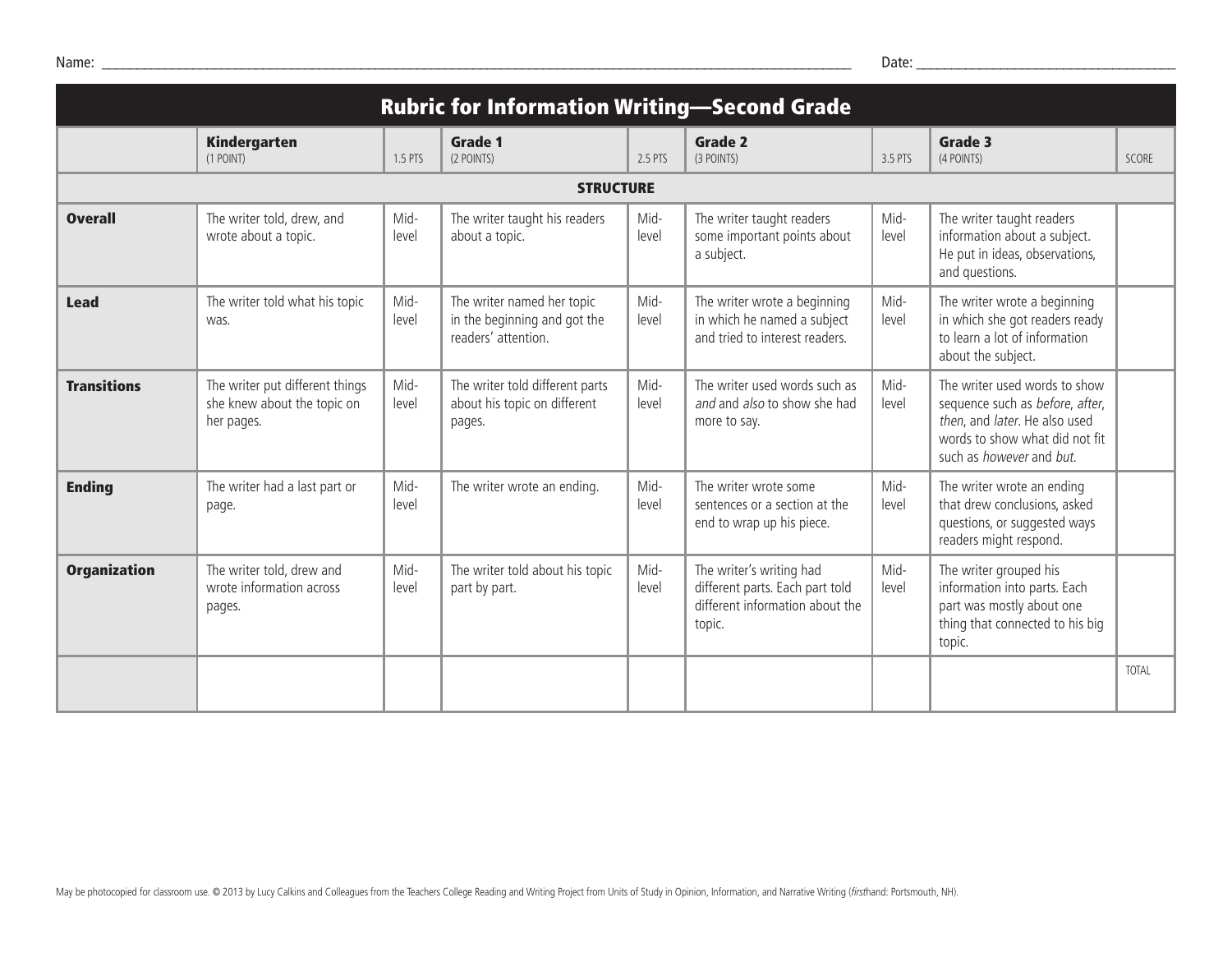|                             | <b>Kindergarten</b><br>$(1$ POINT)                                                                                                                    | 1.5 PTS       | <b>Grade 1</b><br>(2 POINTS)                                                                                                                                                                                   | 2.5 PTS       | Grade 2<br>(3 POINTS)                                                                                                                                                                                                                           | 3.5 PTS       | Grade 3<br>(4 POINTS)                                                                                                                                                                                                                           | SCORE        |
|-----------------------------|-------------------------------------------------------------------------------------------------------------------------------------------------------|---------------|----------------------------------------------------------------------------------------------------------------------------------------------------------------------------------------------------------------|---------------|-------------------------------------------------------------------------------------------------------------------------------------------------------------------------------------------------------------------------------------------------|---------------|-------------------------------------------------------------------------------------------------------------------------------------------------------------------------------------------------------------------------------------------------|--------------|
| <b>DEVELOPMENT</b>          |                                                                                                                                                       |               |                                                                                                                                                                                                                |               |                                                                                                                                                                                                                                                 |               |                                                                                                                                                                                                                                                 |              |
| <b>Elaboration*</b>         | The writer drew and wrote<br>some important things about<br>the topic.                                                                                | Mid-<br>level | The writer put facts in her<br>writing to teach about her<br>topic.                                                                                                                                            | Mid-<br>level | The writer used different kinds<br>of information in his writing<br>such as facts, definitions,<br>details, steps, and tips.                                                                                                                    | Mid-<br>level | The writer wrote facts,<br>definitions, details, and<br>observations about her topic<br>and explained some of them.                                                                                                                             | (X2)         |
| Craft*                      | The writer told, drew, and<br>wrote some details about the<br>topic.                                                                                  | Mid-<br>level | The writer used labels and<br>words to give facts.                                                                                                                                                             | Mid-<br>level | The writer tried to include the<br>words that showed she was an<br>expert on the subject.                                                                                                                                                       | Mid-<br>level | The writer chose expert<br>words to teach readers a lot<br>about the subject. He taught<br>information in a way to<br>interest readers. He may have<br>used drawings, captions, or<br>diagrams.                                                 | (X2)         |
|                             |                                                                                                                                                       |               |                                                                                                                                                                                                                |               |                                                                                                                                                                                                                                                 |               |                                                                                                                                                                                                                                                 | <b>TOTAL</b> |
| <b>LANGUAGE CONVENTIONS</b> |                                                                                                                                                       |               |                                                                                                                                                                                                                |               |                                                                                                                                                                                                                                                 |               |                                                                                                                                                                                                                                                 |              |
| <b>Spelling</b>             | The writer could read his<br>writing.<br>The writer wrote a letter for<br>the sounds he heard.<br>The writer used the word wall<br>to help her spell. | Mid-<br>level | The writer used all she knew<br>about words and chunks (at,<br>op, it, etc.) to help her spell.<br>The writer spelled the word<br>wall words right and used the<br>word wall to help her spell<br>other words. | Mid-<br>level | The writer used what he knew<br>about spelling patterns (tion,<br>er, ly, etc.) to spell a word.<br>The writer spelled all of the<br>word wall words correctly and<br>used the word wall to help him<br>figure out how to spell other<br>words. | Mid-<br>level | The writer used what she knew<br>about spelling patterns to help<br>her spell and edit before she<br>wrote her final draft.<br>The writer got help from others<br>to check her spelling and<br>punctuation before she wrote<br>her final draft. |              |

\* Elaboration and Craft are double-weighted categories: Whatever score a student would get in these categories is worth double the amount of points. For example, if a student exceeds expectations in Elaboration, then that student meets standards in Elaboration, then that student would receive 6 points instead of 3 points.